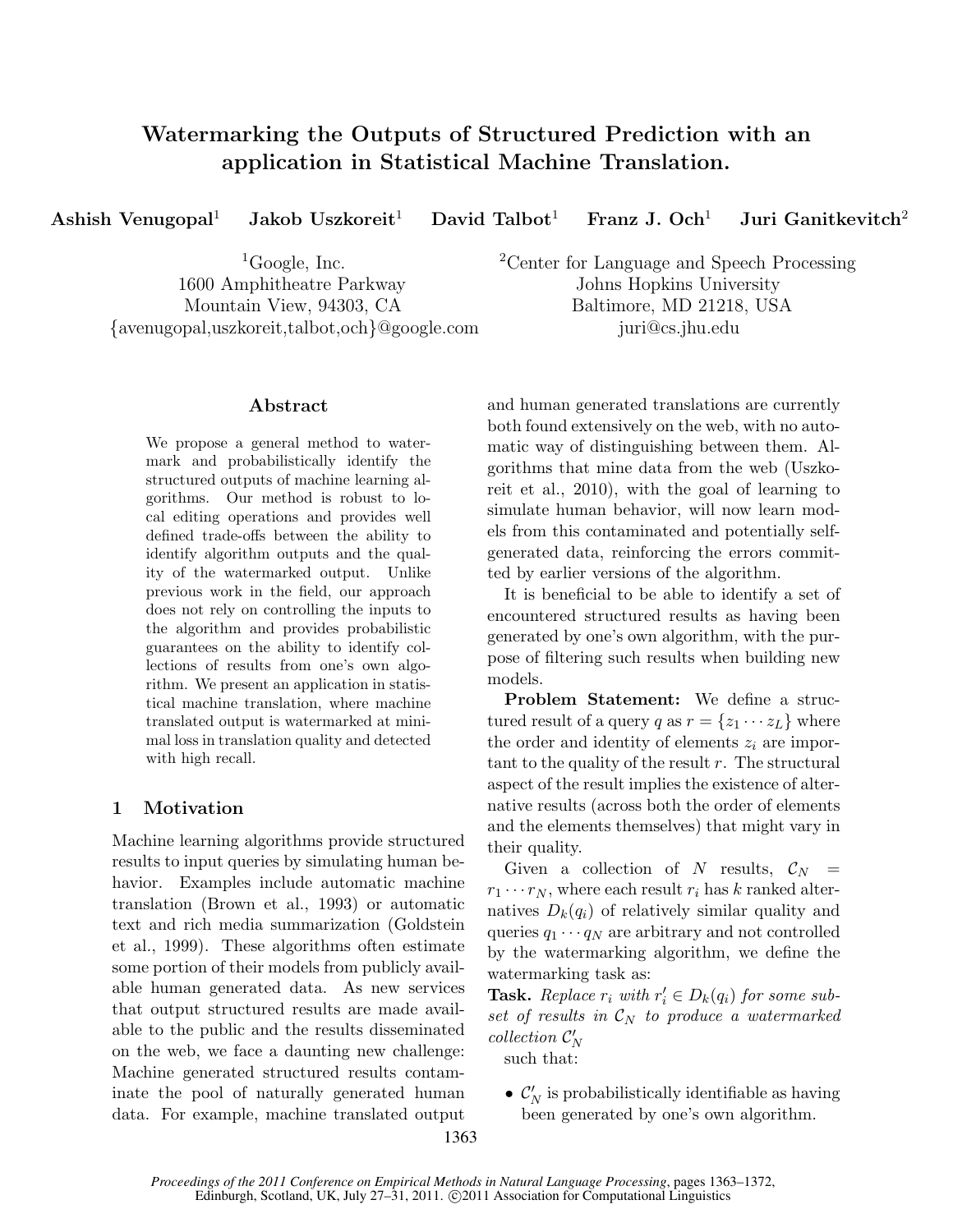- the degradation in quality from  $\mathcal{C}_N$  to the watermarked  $\mathcal{C}'_N$  should be analytically controllable, trading quality for detection performance.
- $\mathcal{C}'_N$  should not be detectable as watermarked content without access to the generating algorithms.
- the detection of  $\mathcal{C}'_N$  should be robust to simple edit operations performed on individual results  $r \in \mathcal{C}_N'.$

# 2 Impact on Statistical Machine Translation

Recent work(Resnik and Smith, 2003; Munteanu and Marcu, 2005; Uszkoreit et al., 2010) has shown that multilingual parallel documents can be efficiently identified on the web and used as training data to improve the quality of statistical machine translation.

The availability of free translation services (Google Translate, Bing Translate) and tools (Moses, Joshua), increase the risk that the content found by parallel data mining is in fact generated by a machine, rather than by humans. In this work, we focus on statistical machine translation as an application for watermarking, with the goal of discarding documents from training if they have been generated by one's own algorithms.

To estimate the magnitude of the problem, we used parallel document mining (Uszkoreit et al., 2010) to generate a collection of bilingual document pairs across several languages. For each document, we inspected the page content for source code that indicates the use of translation modules/plug-ins that translate and publish the translated content.

We computed the proportion of the content within our corpus that uses these modules. We find that a significant proportion of the mined parallel data for some language pairs is generated via one of these translation modules. The top 3 languages pairs, each with parallel translations into English, are Tagalog (50.6%), Hindi  $(44.5\%)$  and Galician  $(41.9\%)$ . While these proportions do not reflect impact on each language's monolingual web, they are certainly high

enough to affect machine translations systems that train on mined parallel data. In this work, we develop a general approach to watermark structured outputs and apply it to the outputs of a statistical machine translation system with the goal of identifying these same outputs on the web. In the context of the watermarking task defined above, we output selecting alternative translations for input source sentences. These translations often undergo simple edit and formatting operations such as case changes, sentence and word deletion or post editing, prior to publishing on the web. We want to ensure that we can still detect watermarked translations despite these edit operations. Given the rapid pace of development within machine translation, it is also important that the watermark be robust to improvements in underlying translation quality. Results from several iterations of the system within a single collection of documents should be identifiable under probabilistic bounds.

While we present evaluation results for statistical machine translation, our proposed approach and associated requirements are applicable to any algorithm that produces structured results with several plausible alternatives. The alternative results can arise as a result of inherent task ambiguity (for example, there are multiple correct translations for a given input source sentence) or modeling uncertainty (for example, a model assigning equal probability to two competing results).

# 3 Watermark Structured Results

Selecting an alternative  $r'$  from the space of alternatives  $D_k(q)$  can be stated as:

$$
r' = \underset{r \in D_k(q)}{\arg \max} w(r, D_k(q), h) \tag{1}
$$

where w ranks  $r \in D_k(q)$  based on r's presentation of a watermarking signal computed by a hashing operation  $h$ . In this approach,  $w$  and its component operation h are the only secrets held by the watermarker. This selection criterion is applied to all system outputs, ensuring that watermarked and non-watermarked version of a collection will never be available for comparison.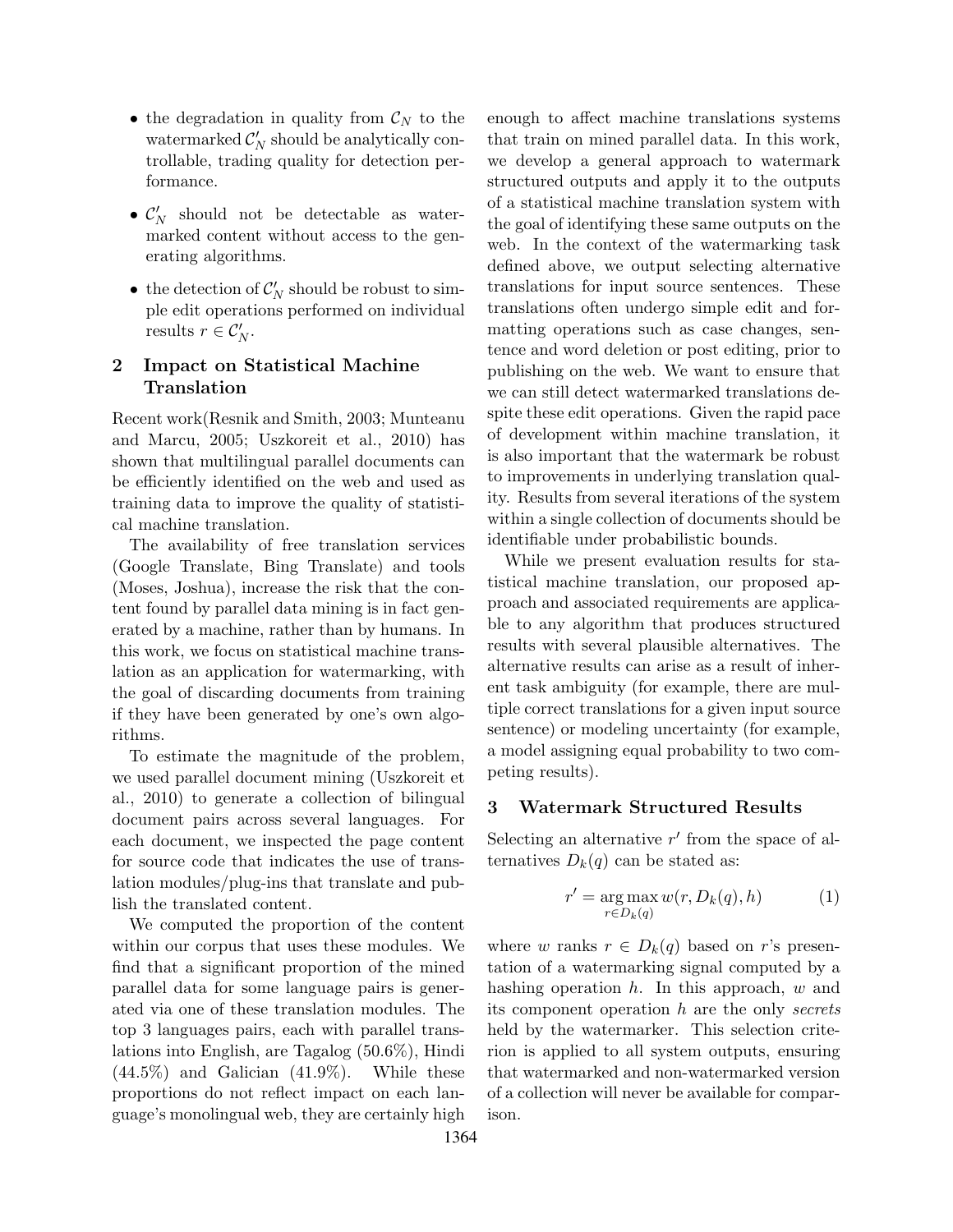A specific implementation of w within our watermarking approach can be evaluated by the following metrics:

- False Positive Rate: how often nonwatermarked collections are *falsely* identified as watermarked.
- Recall Rate: how often watermarked collections are correctly identified as watermarked.
- Quality Degradation: how significantly does  $\mathcal{C}'_N$  differ from  $\mathcal{C}_N$  when evaluated by task specific quality metrics.

While identification is performed at the collection level, we can scale these metrics based on the size of each collection to provide more task sensitive metrics. For example, in machine translation, we count the number of words in the collection towards the false positive and recall rates.

In Section 3.1, we define a random hashing operation  $h$  and a task independent implementation of the selector function w. Section 3.2 describes how to classify a collection of watermarked results. Section 3.3 and 3.4 describes refinements to the selection and classification criteria that mitigate quality degradation. Following a comparison to related work in Section 4, we present experimental results for several languages in Section 5.

# $\mathtt{3.1}\quad\text{Watermarking:}\ \mathcal{C}_N\rightarrow\mathcal{C}'_N$

We define a random hashing operation  $h$  that is applied to result  $r$ . It consists of two components:

- A hash function applied to a structured result r to generate a bit sequence of a fixed length.
- An optional mapping that maps a single candidate result  $r$  to a set of sub-results. Each sub-result is then hashed to generate a concatenated bit sequence for r.

A good hash function produces outputs whose bits are independent. This implies that we can treat the bits for any input structured results

as having been generated by a binomial distribution with equal probability of generating 1s vs 0s. This condition also holds when accumulating the bit sequences over a collection of results as long as its elements are selected uniformly from the space of possible results. Therefore, the bits generated from a collection of unwatermarked results will follow a binomial distribution with parameter  $p = 0.5$ . This result provides a null hypothesis for a statistical test on a given bit sequence, testing whether it is likely to have been generated from a binomial distribution binomial $(n, p)$  where  $p = 0.5$  and n is the length of the bit sequence.

For a collection  $\mathcal{C}_N = r_1 \cdots r_N$ , we can define a watermark ranking function w to systematically select alternatives  $r'_i \in D_k(q)$ , such that the resulting  $\mathcal{C}'_N$  is *unlikely* to produce bit sequences that follow the  $p = 0.5$  binomial distribution. A straightforward biasing criteria would be to select the candidate whose bit sequence exhibits the highest ratio of 1s. w can be defined as:

$$
w(r, D_k(q), h) = \frac{\#(1, h(r))}{|h(r)|}
$$
 (2)

where  $h(r)$  returns the randomized bit sequence for result r, and  $\#(x, \vec{y})$  counts the number of occurrences of x in sequence  $\vec{y}$ . Selecting alternatives results to exhibit this bias will result in watermarked collections that exhibit this same bias.

# 3.2 Detecting the Watermark

To classify a collection  $\mathcal{C}_N$  as watermarked or non-watermarked, we apply the hashing operation h on each element in  $\mathcal{C}_N$  and concatenate the sequences. This sequence is tested against the null hypothesis that it was generated by a binomial distribution with parameter  $p = 0.5$ . We can apply a Fisherian test of statistical significance to determine whether the observed distribution of bits is unlikely to have occurred by chance under the null hypothesis (binomial with  $p = 0.5$ .

We consider a collection of results that rejects the null hypothesis to be watermarked results generated by our own algorithms. The p-value under the null hypothesis is efficiently computed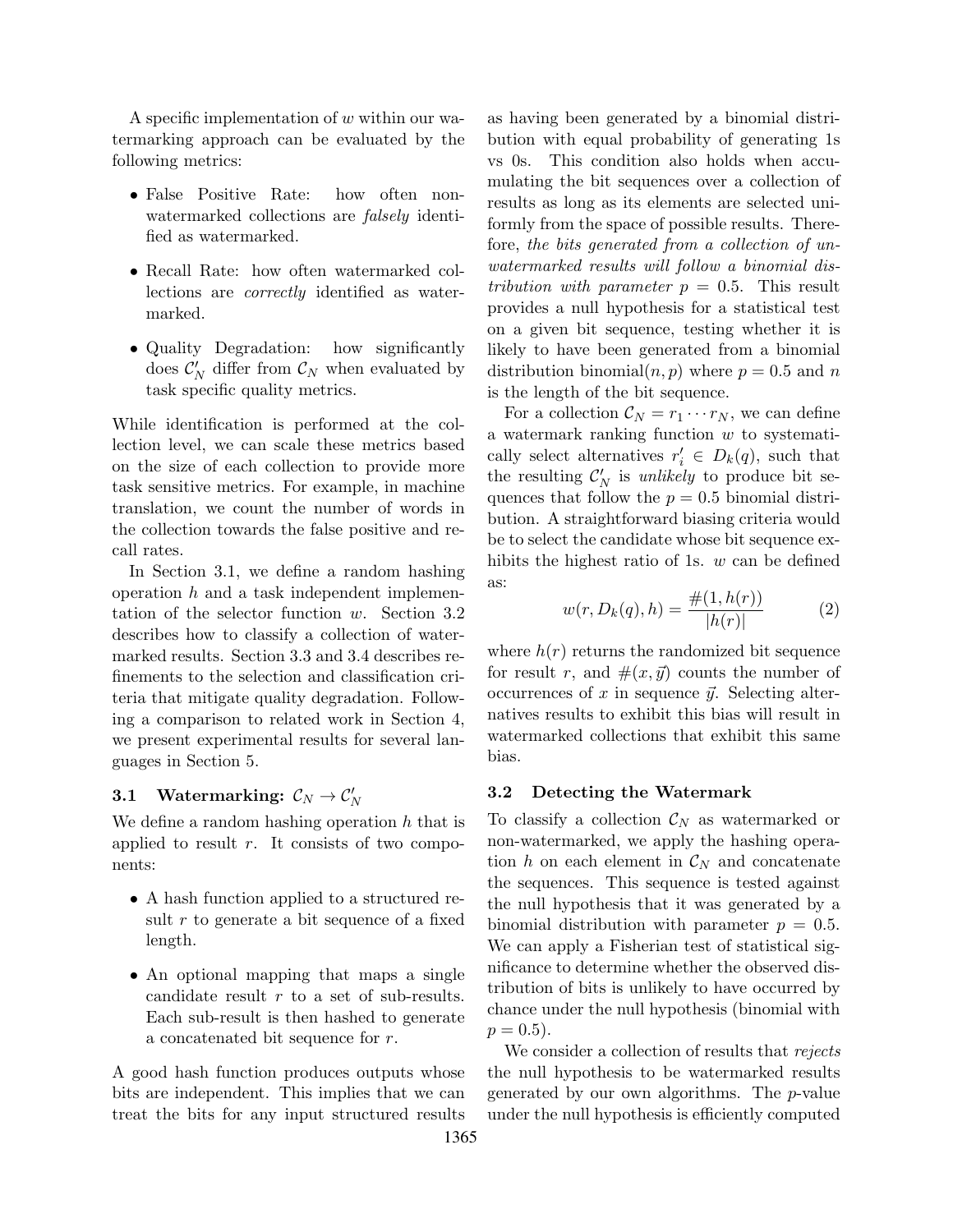by:

$$
p-value = P_n(X \ge x) \tag{3}
$$

$$
= \sum_{i=x}^{n} {n \choose i} p^{i} (1-p)^{n-i} \quad (4)
$$

where  $x$  is the number of 1s observed in the collection, and  $n$  is the total number of bits in the sequence. Comparing this p-value against a desired significance level  $\alpha$ , we reject the null hypothesis for collections that have  $P_n(X \geq x)$  $\alpha$ , thus deciding that such collections were generated by our own system.

=

This classification criteria has a fixed false positive rate. Setting  $\alpha = 0.05$ , we know that 5% of non-watermarked bit sequences will be falsely labeled as watermarked. This parameter  $\alpha$  can be controlled on an application specific basis. By biasing the selection of candidate results to produce more 1s than 0s, we have defined a watermarking approach that exhibits a fixed false positive rate, a probabilistically bounded detection rate and a task independent hashing and selection criteria. In the next sections, we will deal with the question of robustness to edit operations and quality degradation.

#### 3.3 Robustness and Inherent Bias

We would like the ability to identify watermarked collections to be robust to simple edit operations. Even slight modifications to the elements within an item  $r$  would yield (by construction of the hash function), completely different bit sequences that no longer preserve the biases introduced by the watermark selection function.

To ensure that the distributional biases introduced by the watermark selector are preserved, we can optionally map individual results into a set of sub-results, each one representing some local structure of  $r$ .  $h$  is then applied to each subresult and the results concatenated to represent r. This mapping is defined as a component of the h operation.

While a particular edit operation might affect a small number of sub-results, the majority of the bits in the concatenated bit sequence for r would remain untouched, thereby limiting the damage to the biases selected during watermarking. This is of course no defense to edit operations that are applied globally across the result; our expectation is that such edits would either significantly degrade the quality of the result or be straightforward to identify directly.

For example, a sequence of words  $r = z_1 \cdots z_L$ can be mapped into a set of consecutive  $n$ -gram sequences. Operations to edit a word  $z_i$  in r will only affect events that consider the word  $z_i$ . To account for the fact that alternatives in  $D_k(q)$ might now result in bit sequences of different lengths, we can generalize the biasing criteria to directly reflect the expected contribution to the watermark by defining:

$$
w(r, D_k(q), h) = P_n(X \ge \#(1, h(r))) \tag{5}
$$

where  $P_n$  gives probabilities from binomial( $n =$  $|h(r)|, p = 0.5$ .

Inherent collection level biases: Our null hypothesis is based on the assumption that collections of results draw uniformly from the space of possible results. This assumption might not always hold and depends on the type of the results and collection. For example, considering a text document as a collection of sentences, we can expect that some sentences might repeat more frequently than others.

This scenario is even more likely when applying a mapping into sub-results.  $n$ -gram sequences follow long-tailed or Zipfian distributions, with a small number of n-grams contributing heavily toward the total number of  $n$ -grams in a document.

A random hash function guarantees that inputs are distributed uniformly at random over the output range. However, the same input will be assigned the same output deterministically. Therefore, if the distribution of inputs is heavily skewed to certain elements of the input space, the output distribution will not be uniformly distributed. The bit sequences resulting from the high frequency sub-results have the potential to generate inherently biased distributions when accumulated at the collection level. We want to choose a mapping that tends towards generating uniformly from the space of sub-results. We can empirically measure the quality of a sub-result mapping for a specific task by computing the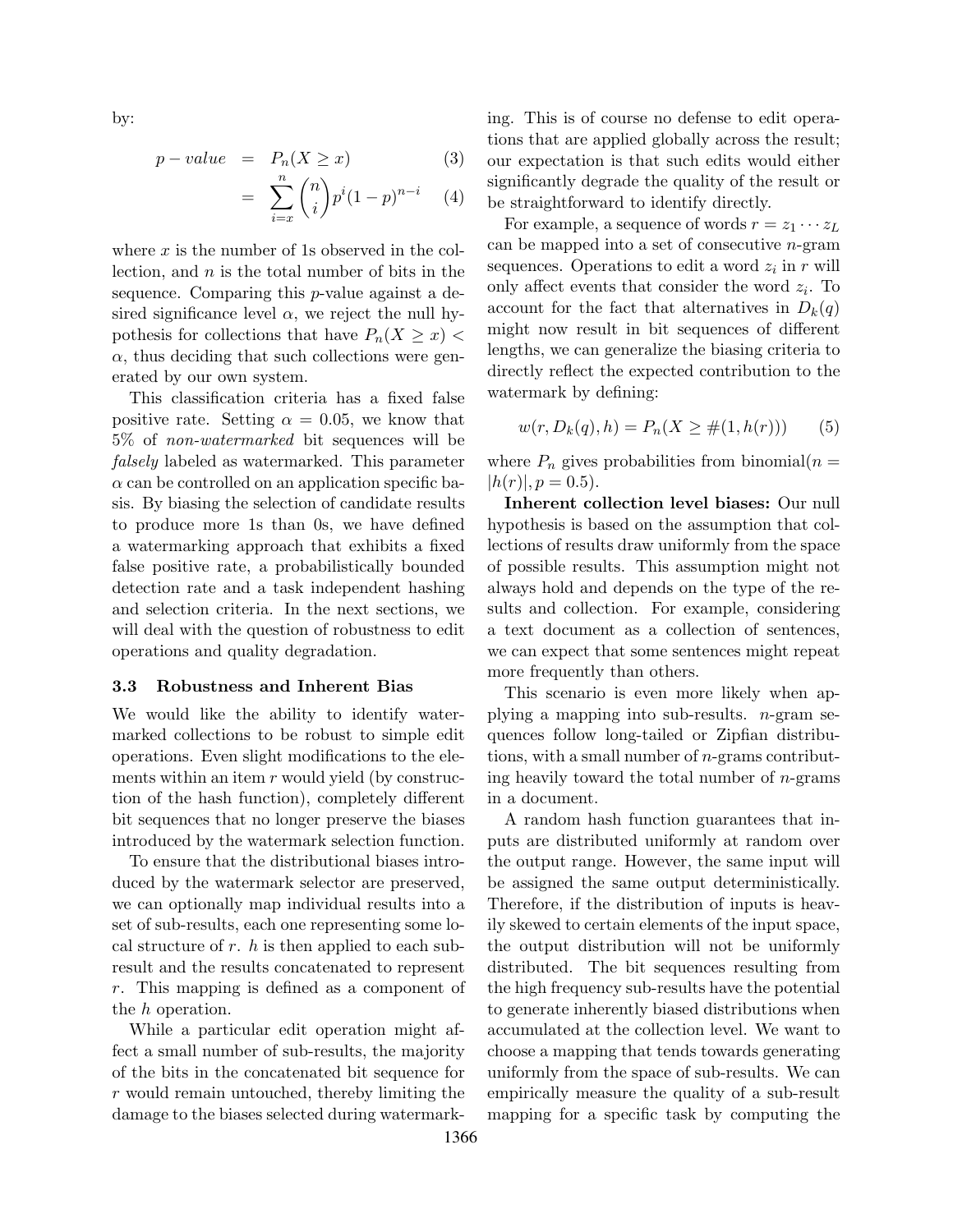false positive rate on non-watermarked collections. For a given significance level  $\alpha$ , an ideal mapping would result in false positive rates close to  $\alpha$  as well.

Figure 1 shows false positive rates from 4 alternative mappings, computed on a large corpus of French documents (see Table 1 for statistics). Classification decisions are made at the collection level (documents) but the contribution to the false positive rate is based on the number of words in the classified document. We consider mappings from a result (sentence) into its 1-grams,  $1 - 5$ -grams and  $3 - 5$  grams as well as the non-mapping case, where the full result is hashed.

Figure 1 shows that the 1-grams and  $1 - 5$ gram generate sub-results that result in heavily biased false positive rates. The  $3 - 5$  gram mapping yields false positive rates close to their theoretically expected values.  $1$  Small deviations are expected since documents make different contributions to the false positive rate as a function of the number of words that they represent. For the remainder of this work, we use the 3-5 gram mapping and the full sentence mapping, since the alternatives generate inherently distributions with very high false positive rates.

#### 3.4 Considering Quality

The watermarking described in Equation 3 chooses alternative results on a per result basis, with the goal of influencing collection level bit sequences. The selection criteria as described will choose the most biased candidates available in  $D_k(q)$ . The parameter k determines the extent to which lesser quality alternatives can be chosen. If all the alternatives in each  $D_k(q)$  are of relatively similar quality, we expect minimal degradation due to watermarking.

Specific tasks however can be particularly sensitive to choosing alternative results. Discriminative approaches that optimize for arg max selection like (Och, 2003; Liang et al., 2006; Chiang et al., 2009) train model parameters such that the top-ranked result is well separated from its competing alternatives. Different queries also differ in the inherent ambiguity expected from their results; sometimes there really is just one correct result for a query, while for other queries, several alternatives might be equally good.

By generalizing the definition of the  $w$  function to interpolate the estimated loss in quality and the gain in the watermarking signal, we can trade-off the ability to identify the watermarked collections against quality degradation:

$$
w(r, D_k(q), f_w) = \lambda * \text{gain}(r, D_k(q), f_w)
$$
  
-(1 - \lambda) \* loss(r, D\_k(q)) (6)

**Loss:** The  $\cos(r, D_k(q))$  function reflects the quality degradation that results from selecting alternative r as opposed to the best ranked candidate in  $D_k(q)$ . We will experiment with two variants:

$$
loss_{rank}(r, D_k(q)) = (\text{rank}(r) - k)/k
$$

 $loss_{cost}(r, D_k(q)) = (\text{cost}(r) - \text{cost}(r^1))/\text{cost}(r^1)$ 

where:

- rank $(r)$ : returns the rank of r within  $D_k(q)$ .
- $cost(r)$ : a weighted sum of features (not normalized over the search space) in a loglinear model such as those mentioned in (Och, 2003).
- $r^1$ : the highest ranked alternative in  $D_k(q)$ .

lossrank provides a generally applicable criteria to select alternatives, penalizing selection from deep within  $D_k(q)$ . This estimate of the quality degradation does not reflect the generating model's opinion on relative quality.  $loss<sub>cost</sub>$  considers the relative increase in the generating model's cost assigned to the alternative translation.

**Gain:** The gain $(r, D_k(q), f_w)$  function reflects the gain in the watermarking signal by selecting candidate r. We simply define the gain as the  $P_n(X \geq \#(1, h(r)))$  from Equation 5.

<sup>&</sup>lt;sup>1</sup>In the final version of this paper we will perform sampling to create a more reliable estimate of the false positive rate that is not overly influenced by document length distributions.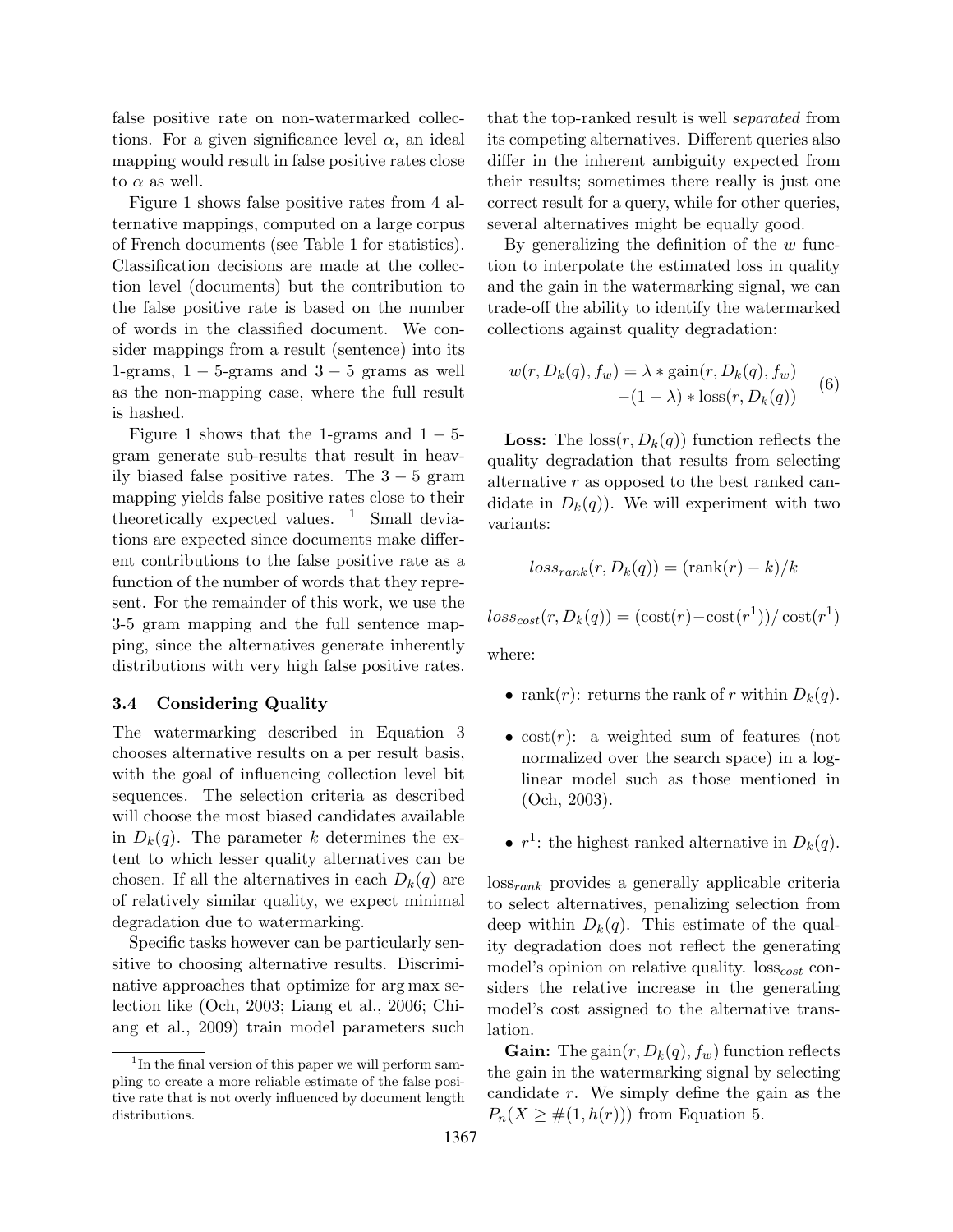

Figure 1: Comparison of expected false positive rates against observed false positive rates for different sub-result mappings.

# 4 Related Work

Using watermarks with the goal of transmitting a hidden message within images, video, audio and monolingual text media is common. For structured text content, linguistic approaches like (Chapman et al., 2001; Gupta et al., 2006) use language specific linguistic and semantic expansions to introduce hidden watermarks. These expansions provide alternative candidates within which messages can be encoded. Recent publications have extended this idea to machine translation, using multiple systems and expansions to generate alternative translations. (Stutsman et al., 2006) uses a hashing function to select alternatives that encode the hidden message in the lower order bits of the translation. In each of these approaches, the watermarker has control over the collection of results into which the watermark is to be embedded.

These approaches seek to embed a hidden message into a collection of results that is selected by the watermarker. In contrast, we address the condition where the input queries are not in the watermarker's control.

The goal is therefore to introduce the watermark into all generated results, with the goal of probabilistically identifying such outputs. Our approach is also task independent, avoiding the need for templates to generate additional alternatives. By addressing the problem directly within the search space of a dynamic programming algorithm, we have access to high quality alternatives with well defined models of quality loss. Finally, our approach is robust to local word editing. By using a sub-result mapping, we increase the level of editing required to obscure the watermark signal; at high levels of editing, the quality of the results themselves would be significantly degraded.

# 5 Experiments

We evaluate our watermarking approach applied to the outputs of statistical machine translation under the following experimental setup.

A repository of parallel (aligned source and target language) web documents is sampled to produce a large corpus on which to evaluate the watermarking classification performance. The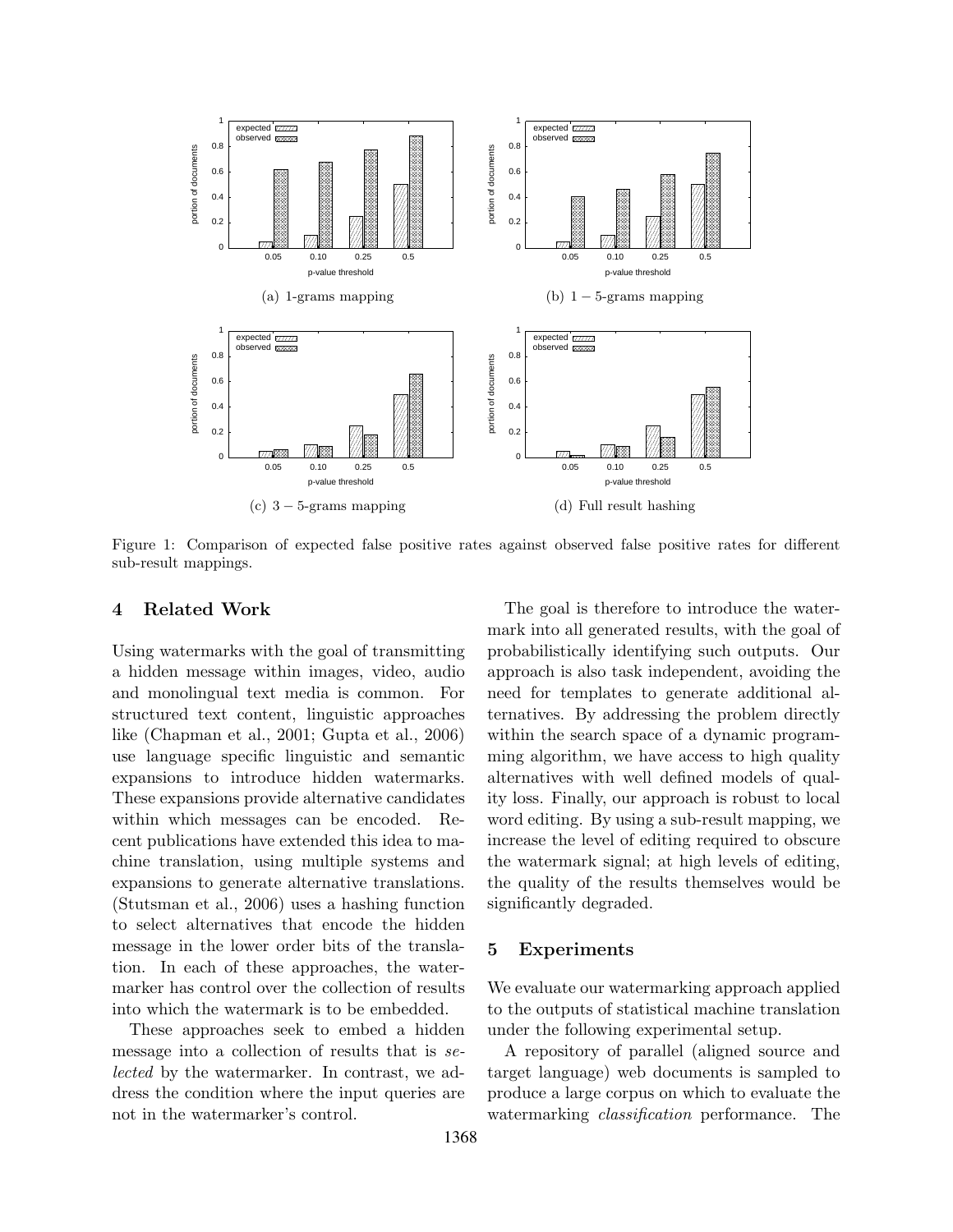corpora represent translations into 4 diverse target languages, using English as the source language. Each document in this corpus can be considered a collection of un-watermarked structured results, where source sentences are queries and each target sentence represents a structured result.

Using a state-of-the-art phrase-based statistical machine translation system (Och and Ney, 2004) trained on parallel documents identified by (Uszkoreit et al., 2010), we generate a set of 100 alternative translations for each source sentence. We apply the proposed watermarking approach, along with the proposed refinements that address task specific loss (Section 3.4) and robustness to edit operations (Section 3.3) to generate watermarked corpora.

Each method is controlled via a single parameter (like k or  $\lambda$ ) which is varied to generate alternative watermarked collections. For each parameter value, we evaluate the Recall Rate and Quality Degradation with the goal of finding a setting that yields a high recall rate, minimal quality degradation. False positive rates are evaluated based on a fixed classification significance level of  $\alpha = 0.05$ . The false positive and recall rates are evaluated on the word level; a document that is misclassified or correctly identified contributes its length in words towards the error calculation. In this work, we use  $\alpha = 0.05$  during classification corresponding to an expected 5% false positive rate. The false positive rate is a function of  $h$  and the significance level  $\alpha$  and therefore constant across the parameter values k and  $\lambda$ .

We evaluate quality degradation on human translated test corpora that are more typical for machine translation evaluation. Each test corpus consists of 5000 source sentences randomly selected from the web and translated into each respective language.

We chose to evaluate quality on test corpora to ensure that degradations are not hidden by imperfectly matched web corpora and are consistent with the kind of results often reported for machine translation systems. As with the classification corpora, we create watermarked versions at each parameter value. For a given pa-



Figure 2: BLEU loss against recall of watermarked content for the baseline approach (max K-best), rank and cost interpolation.

rameter value, we measure false positive and recall rates on the classification corpora and quality degradation on the evaluation corpora.

Table 1 shows corpus statistics for the classification and test corpora and non-watermarked BLEU scores for each target language. All source texts are in English.

#### 5.1 Loss Interpolated Experiments

Our first set of experiments demonstrates baseline performance using the watermarking criteria in Equation 5 versus the refinements suggested in Section 3.4 to mitigate quality degradation. The h function is computed on the full sentence result  $r$  with no sub-event mapping. The following methods are evaluated in Figure 2.

- Baseline method (labeled "max K-best"): selects  $r'$  purely based on gain in watermarking signal (Equation 5) and is parameterized by  $k$ : the number of alternatives considered for each result.
- Rank interpolation: incorporates rank into w, varying the interpolation parameter  $\lambda$ .
- Cost interpolation: incorporates cost into w, varying the interpolation parameter  $\lambda$ .

The observed false positive rate on the French classification corpora is 1.9%.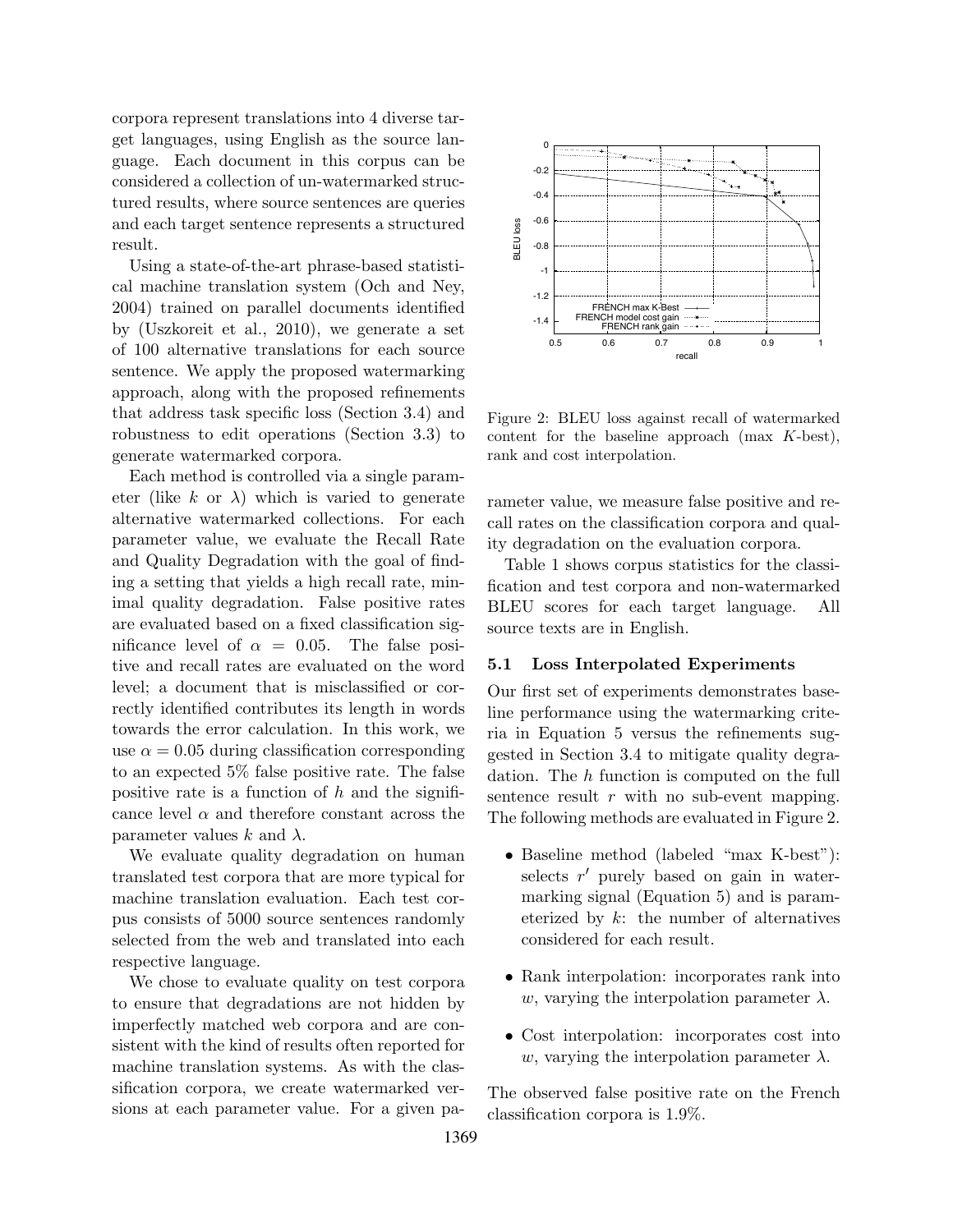|         | Classification |               |               | Quality    |               |        |
|---------|----------------|---------------|---------------|------------|---------------|--------|
| Target  | words<br>#     | $#$ sentences | $#$ documents | words<br># | $#$ sentences | BLEU % |
| Arabic  | 200107         | 15820         | 896           | 73592      | 5503          | 12.29  |
| French  | 209540         | 18024         | 600           | 73592      | 5503          | 26.45  |
| Hindi   | 183676         | 13244         | 1300          | 73409      | 5489          | 20.57  |
| Turkish | 171671         | 17155         | 1697          | 73347      | 5486          | 13.67  |

Table 1: Content statistics for classification and quality degradation corpora. Non-watermarked BLEU scores are reported for the quality corpora.

We consider 0.2% BLEU loss as a threshold for acceptable quality degradation. Each method is judged by its ability to achieve high recall below this quality degradation threshold.

Applying cost interpolation yields the best results in Figure 2, achieving a recall of 85% at 0.2% BLEU loss, while rank interpolation achieves a recall of 76%. The baseline approach of selecting the highest gain candidate within a depth of  $k$  candidates does not provide sufficient parameterization to yield low quality degradation. At  $k = 2$ , this method yields almost 90% recall, but with approximately 0.4% BLEU loss.

#### 5.2 Robustness Experiments

In Section 5.2, we proposed mapping results into sub-events or features. We considered alternative feature mappings in Figure 1, finding that mapping sentence results into a collection of 3- 5 grams yields acceptable false positive rates at varied levels of  $\alpha$ .

Figure 3 presents results that compare moving from the result level hashing to the 3-5 gram sub-result mapping. We show the impact of the mapping on the baseline max  $K$ -best method as well as for cost interpolation. There are substantial reductions in recall rate at the 0.2% BLEU loss level when applying sub-result mappings in cases. The cost interpolation method recall drops from 85% to 77% when using the 3-5 grams event mapping. The observed false positive rate of the 3-5 gram mapping is 4.7%.

By using the 3-5 gram mapping, we expect to increase robustness against local word edit operations, but we have sacrificed recall rate due to the inherent distributional bias discussed in Section 3.3.



Figure 3: BLEU loss against recall of watermarked content for the baseline and cost interpolation methods using both result level and 3-5 gram mapped events.

#### 5.3 Multilingual Experiments

The watermarking approach proposed here introduces no language specific watermarking operations and it is thus broadly applicable to translating into all languages. In Figure 4, we report results for the baseline and cost interpolation methods, considering both the result level and 3-5 gram mapping. We set  $\alpha = 0.05$  and measure recall at 0.2% BLEU degradation for translation from English into Arabic, French, Hindi and Turkish. The observed false positive rates for full sentence hashing are: Arabic: 2.4%, French: 1.8%, Hindi: 5.6% and Turkish: 5.5%, while for the 3-5 gram mapping, they are: Arabic: 5.8%, French: 7.5%, Hindi:3.5% and Turkish: 6.2%. Underlying translation quality plays an important role in translation quality degradation when watermarking. Without a sub-result mapping, French (BLEU: 26.45%)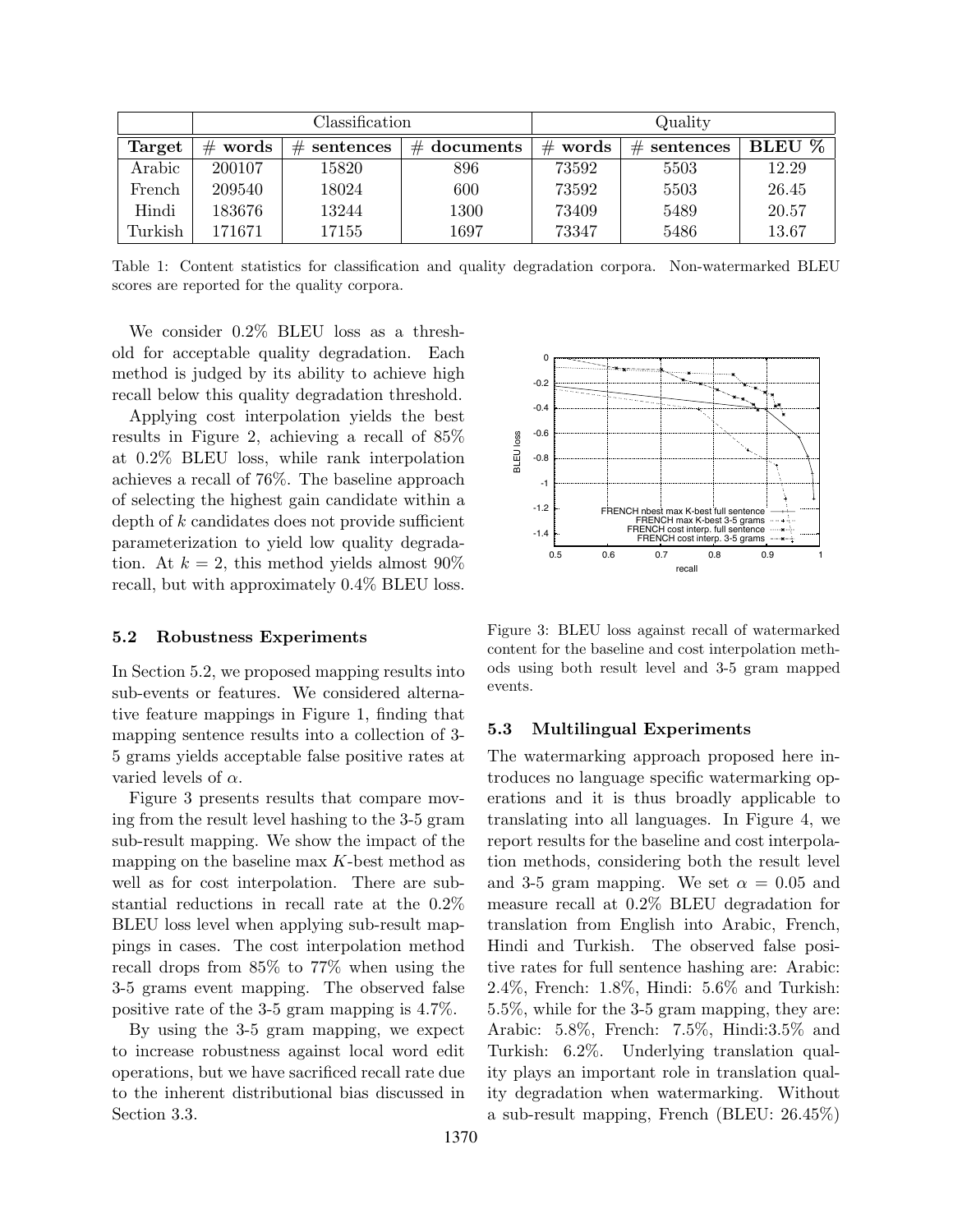

Figure 4: Loss of recall when using 3-5 gram mapping vs sentence level mapping for Arabic, French, Hindi and Turkish translations.

achieves recall of 85% at 0.2% BLEU loss, while the other languages achieve over 90% recall at the same BLEU loss threshold. Using a subresult mapping degrades quality for each language pair, but changes the relative performance. Turkish experiences the highest relative drop in recall, unlike French and Arabic, where results are relatively more robust to using sub-sentence mappings. This is likely a result of differences in n-gram distributions across these languages. The languages considered here all use space separated words. For languages that do not, like Chinese or Thai, our approach can be applied at the character level.

# 6 Conclusions

In this work we proposed a general method to watermark and probabilistically identify the structured outputs of machine learning algorithms. Our method provides probabilistic bounds on detection ability, analytic control on quality degradation and is robust to local editing operations. Our method is applicable to any task where structured outputs are generated with ambiguities or ties in the results. We applied this method to the outputs of statistical machine translation, evaluating each refinement to our approach with false positive and recall rates against BLEU score quality degradation.

Our results show that it is possible, across several language pairs, to achieve high recall rates (over 80%) with low false positive rates (between 5 and 8%) at minimal quality degradation (0.2%

BLEU), while still allowing for local edit operations on the translated output. In future work we will continue to investigate methods to mitigate quality loss.

### References

- Thorsten Brants, Ashok C. Popat, Peng Xu, Franz J. Och, and Jeffrey Dean. 2007. Minimum error rate training in statistical machine translation. In Proceedings of the 2007 Joint Conference on Empirical Methods in Natural Language Processing and Computational Natural Language Learning.
- Peter F. Brown, Vincent J.Della Pietra, Stephen A. Della Pietra, and Robert. L. Mercer. 1993. The mathematics of statistical machine translation: Parameter estimation. Computational Linguistics, 19:263–311.
- Mark Chapman, George Davida, and Marc Rennhardway. 2001. A practical and effective approach to large-scale automated linguistic steganography. In Proceedings of the Information Security Conference.
- David Chiang, Kevin Knight, and Wei Wang. 2009. 11,001 new features for statistical machine translation. In North American Chapter of the Association for Computational Linguistics - Human Language Technologies (NAACL-HLT).
- Jade Goldstein, Mark Kantrowitz, Vibhu Mittal, and Jaime Carbonell. 1999. Summarizing text documents: Sentence selection and evaluation metrics. In Research and Development in Information Retrieval, pages 121–128.
- Gaurav Gupta, Josef Pieprzyk, and Hua Xiong Wang. 2006. An attack-localizing watermarking scheme for natural language documents. In Proceedings of the 2006 ACM Symposium on Information, computer and communications security, ASI-ACCS '06, pages 157–165, New York, NY, USA. ACM.
- Percy Liang, Alexandre Bouchard-Cote, Dan Klein, and Ben Taskar. 2006. An end-to-end discriminative approach to machine translation. In Proceedings of the Joint International Conference on Computational Linguistics and Association of Computational Linguistics (COLING/ACL, pages 761–768.
- Dragos Stefan Munteanu and Daniel Marcu. 2005. Improving machine translation performance by exploiting non-parallel corpora. Computational Linguistics.
- Franz Josef Och and Hermann Ney. 2004. The

1371